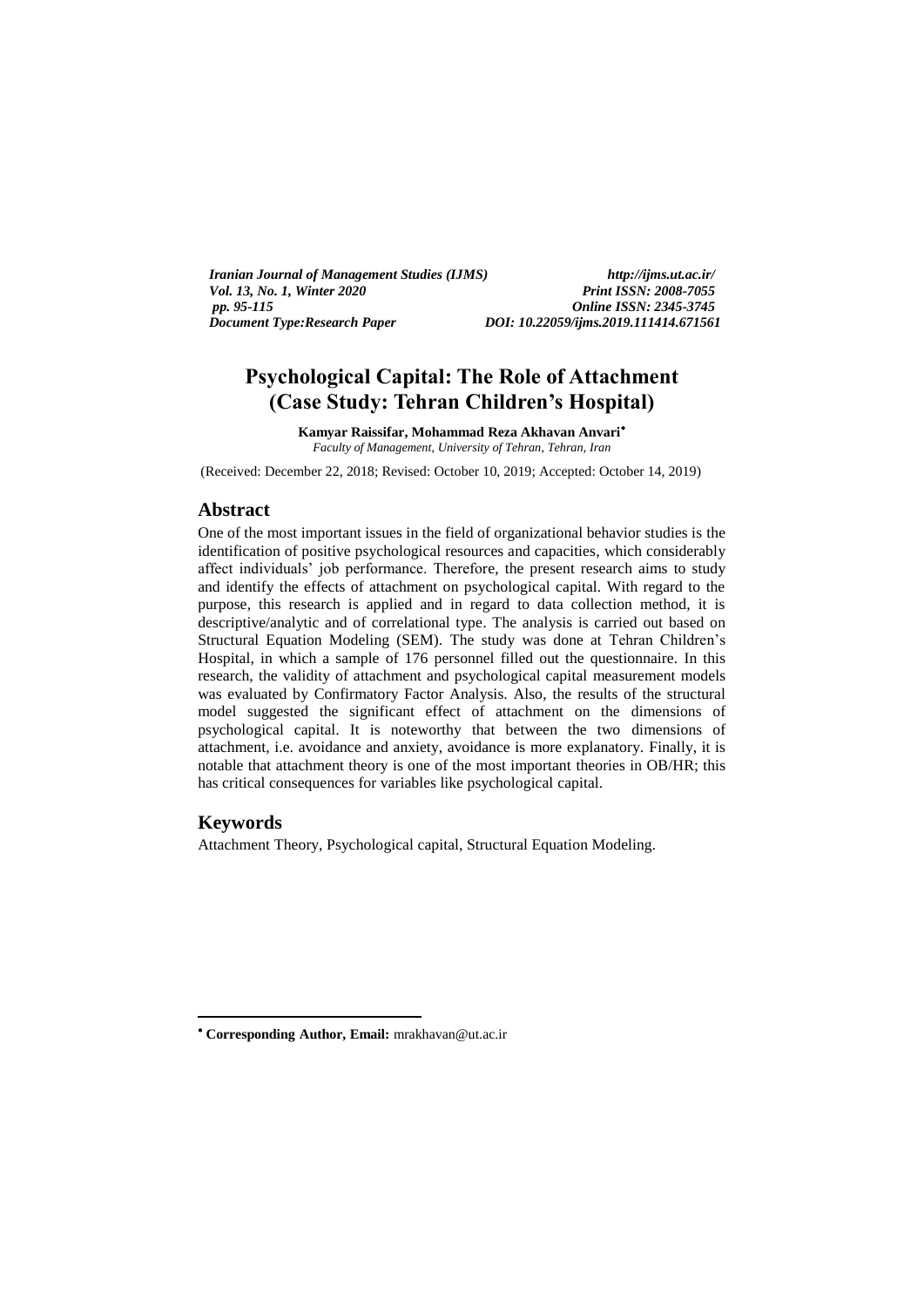### **Introduction**

In recent years, the introduction of positive psychology revealed that paying attention to good and positive traits in individuals is as important as paying attention to their defects and negative traits (Luthans & Youssef, 2007). Thus, organizational behavior also witnessed the appearance of concepts which had a close relationship with positive psychology, concepts such as Positive Organizational Behavior (POB), Positive Organizational Scholarship (POS), and the most recent of all, psychological capital. The purpose of introducing these concepts has been to discuss those positive aspects in the field of organizational behavior which are peculiar to workplace and have a considerable impact on individuals' job performance (Luthans and Youssef, 2007).

Positive organizational behavior (POB) is a relatively new concept in the field of organizational behavior. According to recent research, positive organizational behavior has important positive consequences for the attitudinal, behavioral, and performance variables of individuals in organizations. Various variables such as personnel wellbeing (Avey et al., 2010), exposure to bad news in the organization (French & Holden, 2012), work engagement (Jeung, 2011), work-life balance (Muse et al., 2008), job performance (Ramlall, 2008), and ethical behaviors (Sekerka, Comer, & Godwin, 2014) are some of the important variables that are significantly related to the variables in the field of positive organizational behavior.

What seems to be significant here is finding and explaining those psychological traits the existence or development of which can prepare the grounds for the emergence and formation of positive psychological resources in individuals and organizations.

Psychological capital is one of the most important variables in positive organizational behavior area. Psychological capital is related to some important job consequences. In particular, job burnout is one of the important variables associated with psychological capital. Job burnout as one of the occupational injuries (Zarei Matin et al., 2012), which is widespread among some occupations such as nursing, has a significant negative correlation with psychological capital. Several studies (Cheung, Tang, & Tang, 2011; Wang et al., 2012; Peng et al., 2013; Laschinger & Fida, 2014) have shown a significant negative relationship between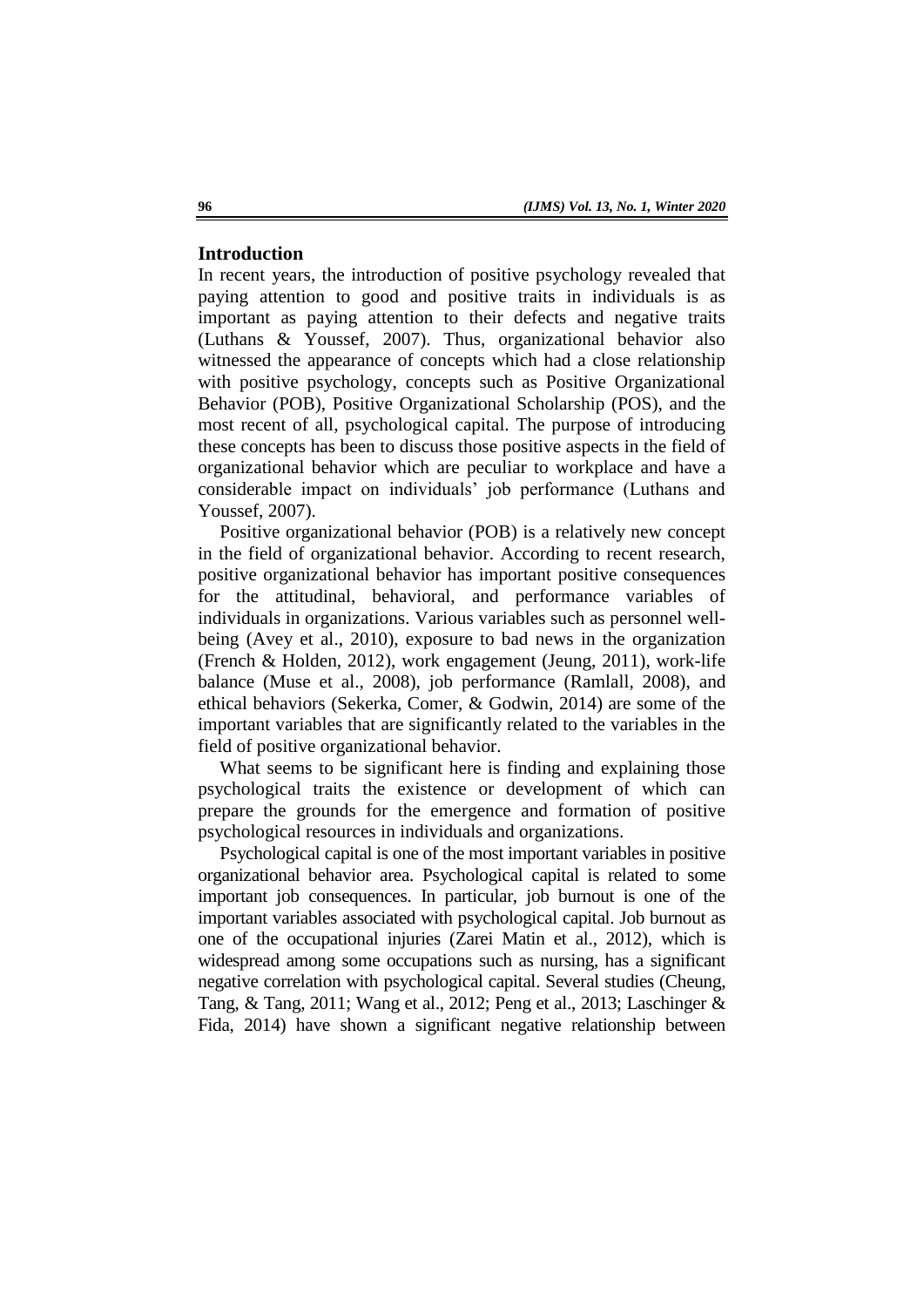psychological capital and job burnout, especially among nurses. Therefore, it is important to investigate psychological capital and variables related ot it in the workplace of nurses (i.e. hospitals).

Among numerous psychological concepts and variables, few traits are considered effective in the field of organizational studies and are studied. One of these variables is attachment style. As a psychological feature which an individual has from childhood and brings with himself to an organization, attachment style affects the individual's job performance and behavior at that organization (Richards & Schat, 2011). In a general perspective, attachment styles can be divided into two secure and insecure categories, where secure attachment style generally represents those positive traits which an individual possesses and help him perform his occupational duties better and more effectively.

It is worth noting that secure and insecure attachment, are two styles of attachment. While the underlying dimensions of attachment are anxiety and avoidance, combining the two with different values determines the style of attachment (Gholipour et al., 2018). The relationship between attachment and some attitudinal and behavioral variables in the organization has been the subject of several studies, including intention to leave (Dahling & Librizzi, 2015), work-related well-being (Lanciano & Zammuner, 2014), positive and negative emotional experiences in the workplace (Schusterschitz, Danay & Geser, 2018), and job satisfaction and promotion (Ronen & Zuroff, 2017).

However, in spite of the importance of studying the effect of attachment on organizational variables, especially positive organizational behavior ones, there has been no study to address this issue in the literature. Therefore, studying the relationship between attachment styles and psychological capital as a representation of positive psychological resources seems to be necessary. Thus, the effect of attachment styles on psychological capital as well as dimensions of this issue has been studied in the current research.

## **Literature Review**

#### **1. Psychological Capital**

In recent years, some psychologists have noticed that psychology puts excessive emphasis on negative aspects (Luthans et al., 2007). In the late 1990s, as a result of the works of Martin Seligman, a new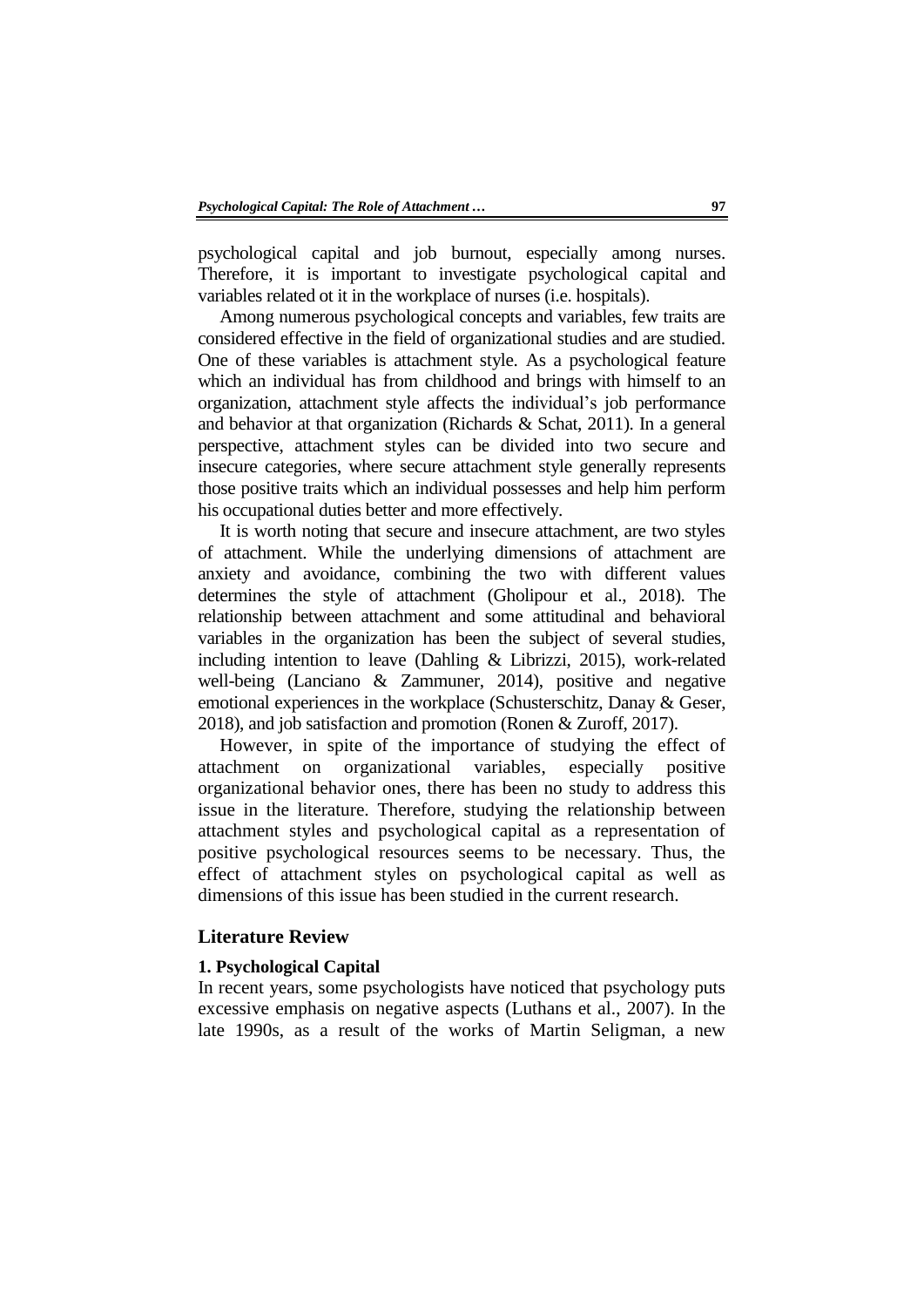movement called positive psychology emerged, the purpose of which was to shift the focus of psychology from correcting the wrongs and disorders to creating and training healthy individuals who possess positive qualities (Wright, 2003).

With the boom in positive psychology, the effects of this school on the workplace and organizational behavior were also taken into consideration (Luthans & Youssef, 2007). Consequently, under the influence of positive psychology, numerous approaches to workplace were developed and introduced, out of which one can refer to three main trends, namely positive organizational behavior, positive organizational scholarship and psychological capital (Luthans & Youssef, 2007). While positive organizational behavior deals with the issues at micro-level, positive organizational scholarship focuses on the macro-level (Luthans et al., 2007). Psychological capital also refers to positive traits in individuals which lead to their higher efficacy and thriving in their jobs (Clapp–Smith et al., 2009). The attachment has some implications for psychological health at work and home (Joplin et al., 1999) and can predict job performance as well as some personality variables (Neustadt et al., 2011).

Psychological capital construct is comprised of four dimensions, including: 1) Self-confidence (belief in self-efficacy) to make necessary efforts needed for success at doing challenging tasks (Luthans & Youssef, 2007); 2) Hope, that is, a sense of effectiveness and also having a path to achieve the goals (Luthans et al., 2004). In other words, hope means persistence in aim and, if necessary, finding new ways to achieve it (Luthans & Youssef, 2007); 3) Optimism, that is, an individual's permanent and pervasive attribution in the face of good and adverse events. It means that an optimist person considers good events as permanent and bad events as accidental and occasional (Luthans et al., 2004); and 4) Resiliency, that is, an individual's ability to return to positive conditions after facing a huge problem or a stressful situation (Luthans & Youssef, 2007).

Studies conducted on psychological capital have examined the relationship between this construct and each of its dimensions with job variables. In one of these studies, it was found out that there is a negative and significant relationship between positive psychological capital and the three variables of stress, turnover intention and searching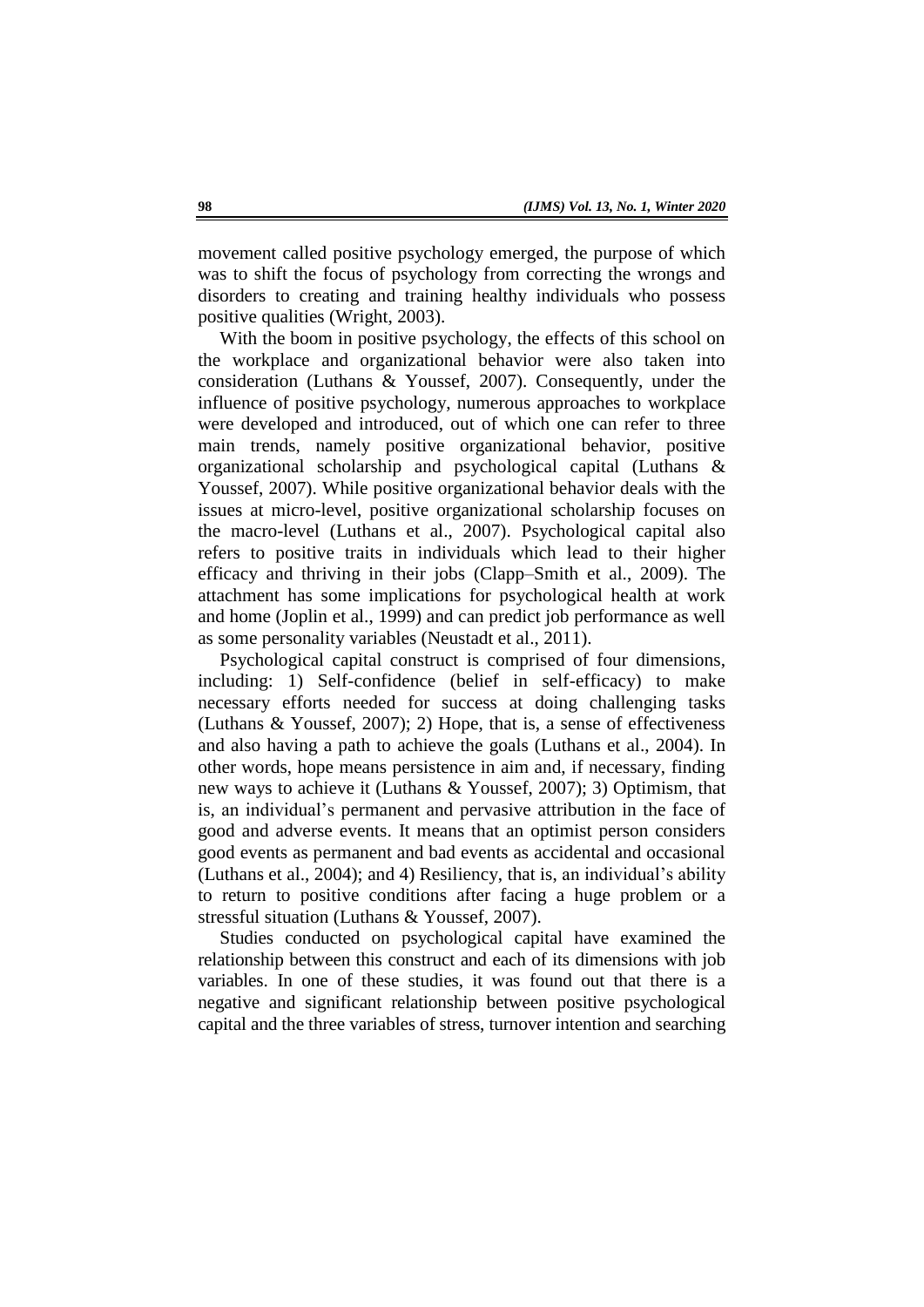for another job (Avey et al., 2009). Another study also reached the conclusion that there is a positive and significant relationship between the three dimensions of hope, optimism, and resiliency with job satisfaction and work happiness and also between hope and resiliency and organizational commitment (Youssef & Luthans, 2007). Also, in another study, it was found that there is a positive and significant relationship between leaders' positive psychological capital and subordinates' trust and performance (Zamahani et al., 2011).

## **2. Attachment and its styles**

In recent years, attachment theory has been one of the most important and influential psychological theories which has inspired new perspectives on the wide range of topics of organizational behavior (Mayseless & Popper, 2019). Recent studies show that attachment theory offers equivalent or superior predictive power than the Big Five personality theory (Hedberg & Luchak, 2018). John Bowlby considered attachment as a behavioral system in human, the purpose of which was to maintain the closeness of a child to his mother and to protect him from harm (Bowlby, 1969; Harms, 2011). Mary Ainsworth introduced the concept of security into attachment theory and was able to differentiate among three distinct attachment styles (Ainsworth, 1989). Secure attachment style was specific to children who were disturbed by mother's absence but accepted her warmly upon her return (Rholes & Simpson, 2004). Attachment experiences influence individuals over the life course and across major life and work events (Sutton, 2019). In organizational context, secure attachment contributes positively to job performance (Ronen & Zuroff, 2017). Individuals with secure attachment have more work satisfaction and positive organizational experience (Jiang, 2017). Avoidant attachment style represents the behavior of those children who due to irresponsiveness of their caregivers have tried to become emotionally independent and have become distracted from their care-givers and attracted to the environment. Due to their mothers' unstable behavior, children with anxious-ambivalent attachment style have always been anxious about this instability (Ainsworth & Bowlby, 1991).

Mental representation is a concept which is discussed as the basis of stability and continuity of attachment styles throughout life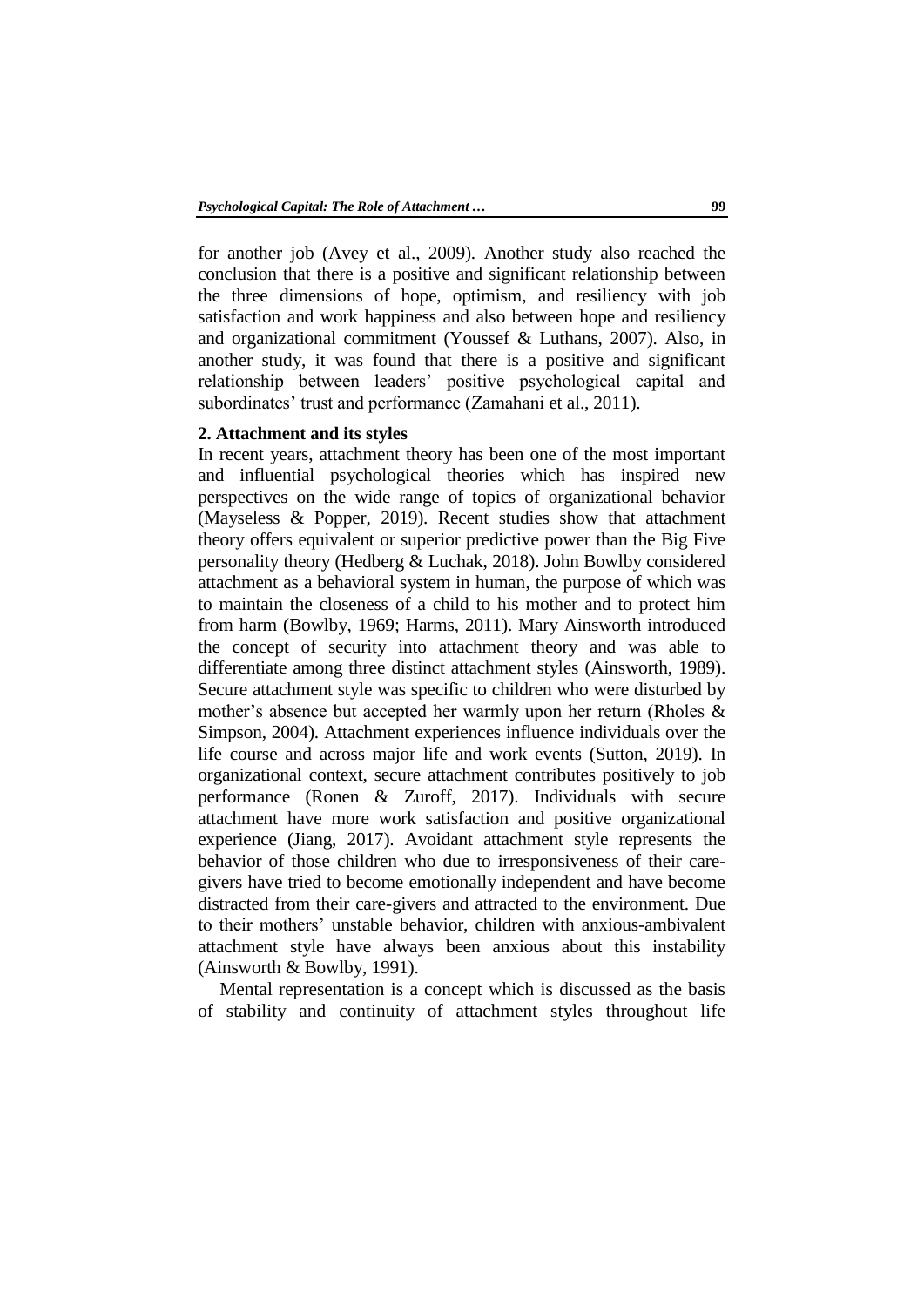(Bowlby, 1969). According to experts, over the early years of life, the child creates mental representations of the overall style of his behavior and interactions with the care-giver. The concept of mental representations makes it possible to generalize attachment styles to adults (Sroufe & Waters, 1977). Therefore, in the so-called field of adult attachment, by investigating adult attachment styles, it was attempted to examine the relationship between this variable and other psychological variables (Bartholomew & Shaver, 1998).

In one of these studies on adults attachment and based on the concept of mental representations, individuals' attachment styles were defined in a new way. In this study, based on an individual's mental representations of himself and others, each of which can be good or bad, four attachment styles were introduced as follows (Bartholomew & Horowitz, 1991):



**Fig. 1. The attachment styles**

It is easy for people with a secure style to approach others. It is not easy to approach others for those with a dismissing style, and they try to avoid it. The preoccupied style refers to people who are reluctant to approach others because they are worried their relatives might abandon them. The members of the fearful style are interested in close relationship with others but are afraid of approaching others because they are afraid of being rejected (Bartholomew & Shaver, 1998).

By using factor analysis in later studies, it was revealed that there are two fundamental dimensions in the concept of attachment and its styles, namely anxiety and avoidance (Brennan et al., 1998). Recently attachment styles are evaluated based on these two dimensions and via using Experiences in Close Relationships Scale (ECRS). In this research, the same method was employed.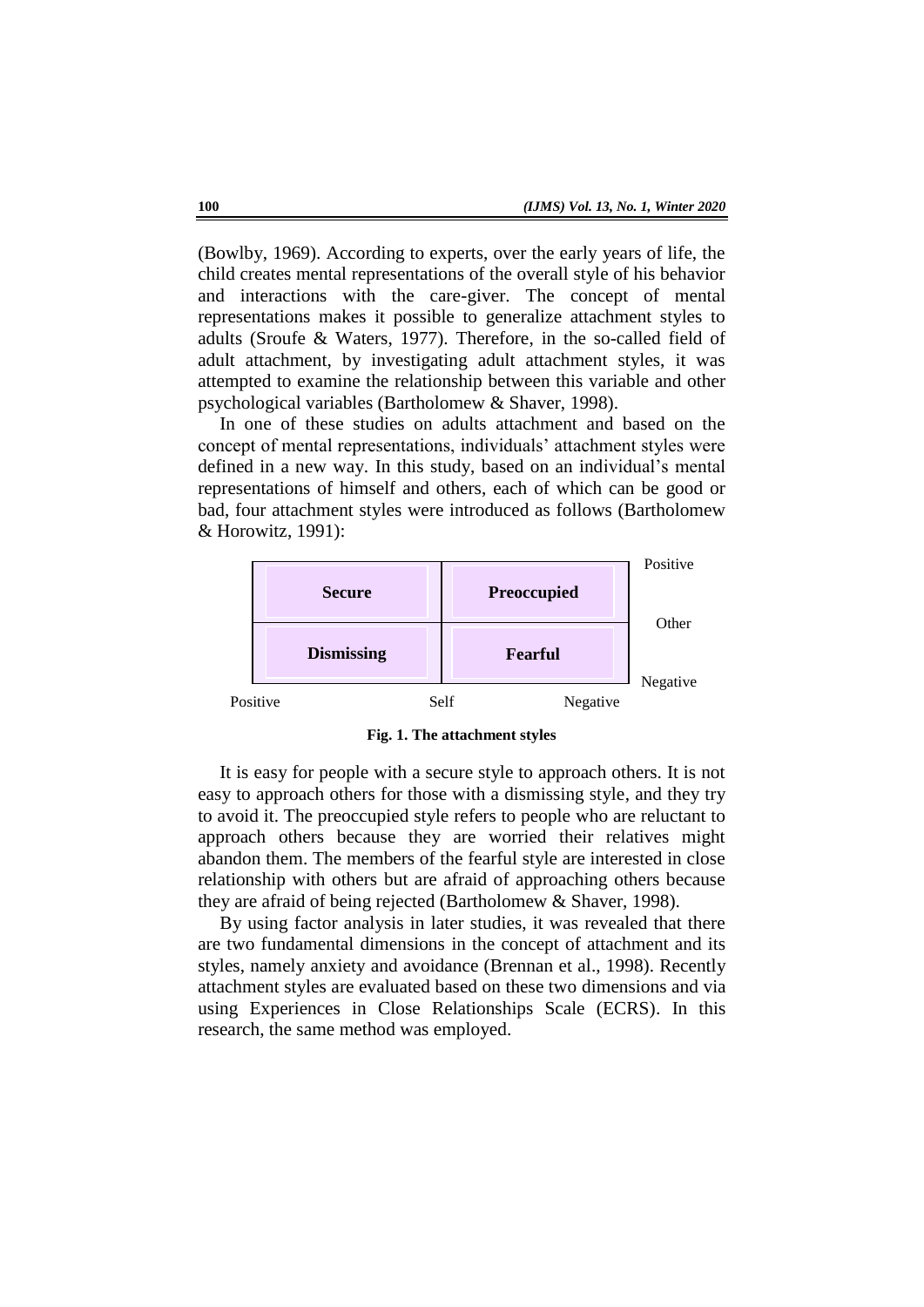Also some studies have been conducted on the relationship between attachment styles and organizational behavior and job variables such as leadership, trust, mentoring, employment, relationships, ethical behavior (Yip et al., 2018), organizational dyadic and group relationships, team processes and some organizational pathologies (Paetzold, 2015), some of which will be mentioned in the following lines. In the first step, the relationship between attachment styles and job was evaluated. The hypotheses of this study were that individuals with the secure attachment style have a more secure tendency towards their job, higher job satisfaction, and less job fears and performance worries. Individuals with the anxious-ambivalent attachment style prefer to work with others and are afraid of failure in their jobs. Avoidant individuals also prefer to work alone, when they are not working they get angry, and their job is performed at the cost of ruining their relationships. The results of this research confirmed the above mentioned hypotheses (Hazan & Shaver, 1990).

In another study, the relationship between attachment styles and transformational leadership was evaluated. As a result of that study, which was conducted at a military college, the existence of a positive relationship between secure attachment style and transformational leadership was confirmed (Popper et al., 2000).

In another study, the relationship between attachment styles and leaders' motivations and beliefs was evaluated. The findings of this study revealed that a leader's attachment style has a relationship with his leadership motivations, self-representation as a leader and leadership styles. Leaders with an anxious style needed personal confirmation, love and security, and uncertainty was evident in their leadership style, while avoidant leaders considered their role as an opportunity for displaying their self-confidence and superiority (Davidovitz et al., 2007).

In another study, individuals' psychological capacities for leadership in general and attachment styles in particular were examined. The hypothesis of this study, which has been presented in the form of a model, was that secure attachment style affects leadership potential, which is a latent variable and is expressed through five capacities of trait anxiety, general self-efficacy, optimism, internal locus of control and openness to experience. The results of the study confirmed this hypothesis (Popper & Amit, 2009).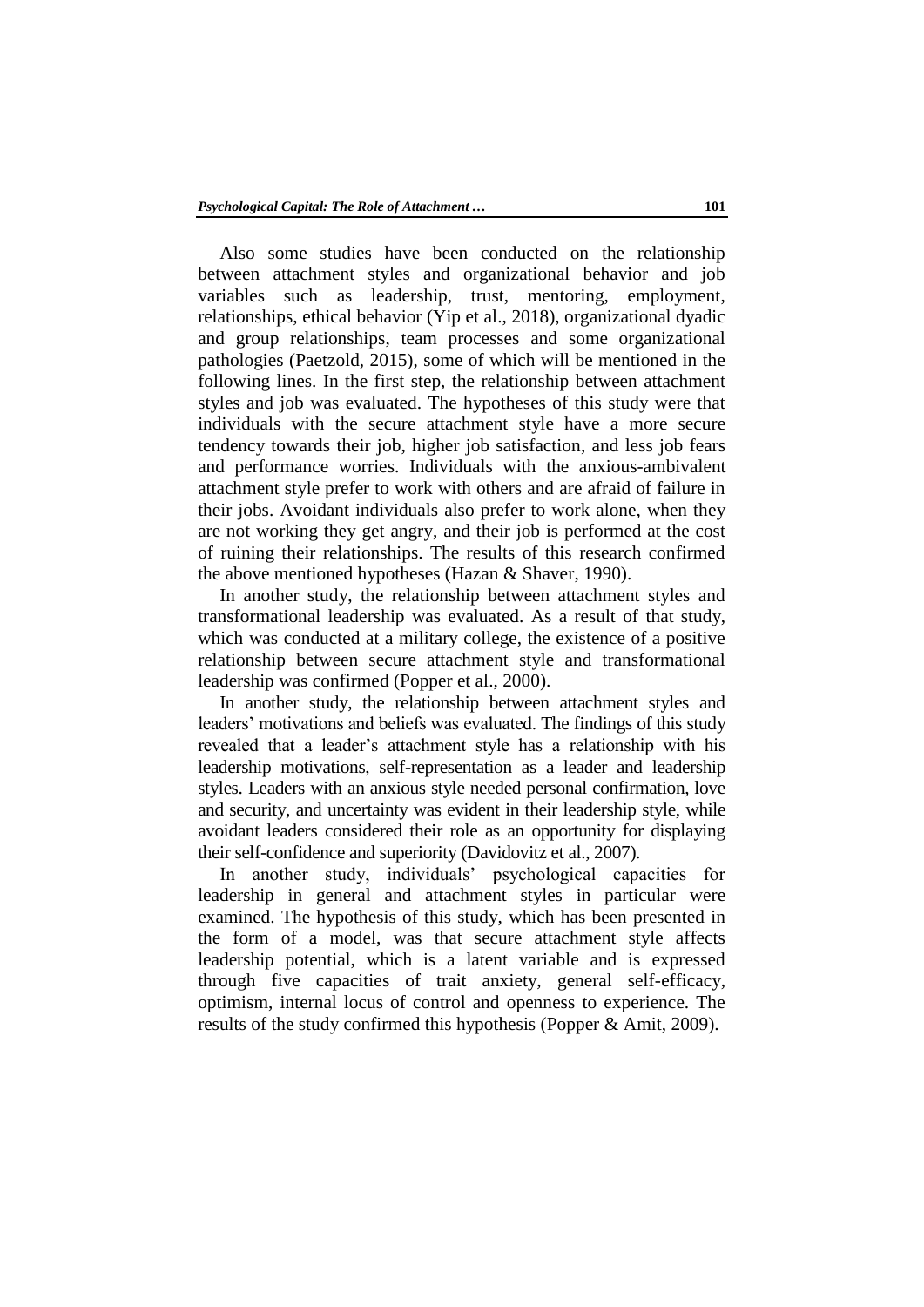In one of the most recent studies, the relationship between attachment styles and job behaviors such as support-seeking, organizational citizenship behavior (OCB) and turnover intention has been examined. The results of this study indicated that anxiety has a negative effect on citizenship behavior and a positive effect on support-seeking; avoidance has a relationship with support-seeking, and both anxiety and avoidance have a positive effect on turnover intention (Richards & Schat, 2011).

## **3. The relationship between attachment and psychological capital**

In numerous studies, the relationship between attachment and hope, efficacy, resiliency and optimism has been evaluated. In one study, Grunert found out that people with the secure attachment style have more hope and resiliency (Grunert, 2008). The results of another study which had been conducted on social workers suggested that the higher levels of security of attachment style have a significant relationship with resiliency (Tosone et al., 2010). Also, in another study, it was found that there is a positive and significant relationship between secure attachment and hope and trust in the workplace (Simmons et al., 2009). In one of the studies which aimed to examine the relationship between attachment styles and self-efficacy and selfdisclosure, it was revealed that secure attachment has a positive and significant effect on self-efficacy (Wei et al., 2005). In another study, it was found that insecurity in attachment and excessive anxiety in attachment style have a significant relationship with the lack of selfefficacy (Mallinckrodt & Wei, 2005). Another researcher studying the relationship between attachment styles, self-confidence and optimism, confirmed a positive and significant relationship between secure attachment style and optimism (Sandoval, 2008).

Based on a comprehensive deep review of literature, the following model – as the theoretical research model – served as the basis of the current study. In this research, attachment includes the two dimensions of anxiety and avoidance; that is, individuals who get a higher score in these two have a less secure attachment. Psychological capital structure also includes dimensions of hope, efficacy, optimism and resiliency. It is noteworthy that the current research was conducted at Tehran Children's Hospital.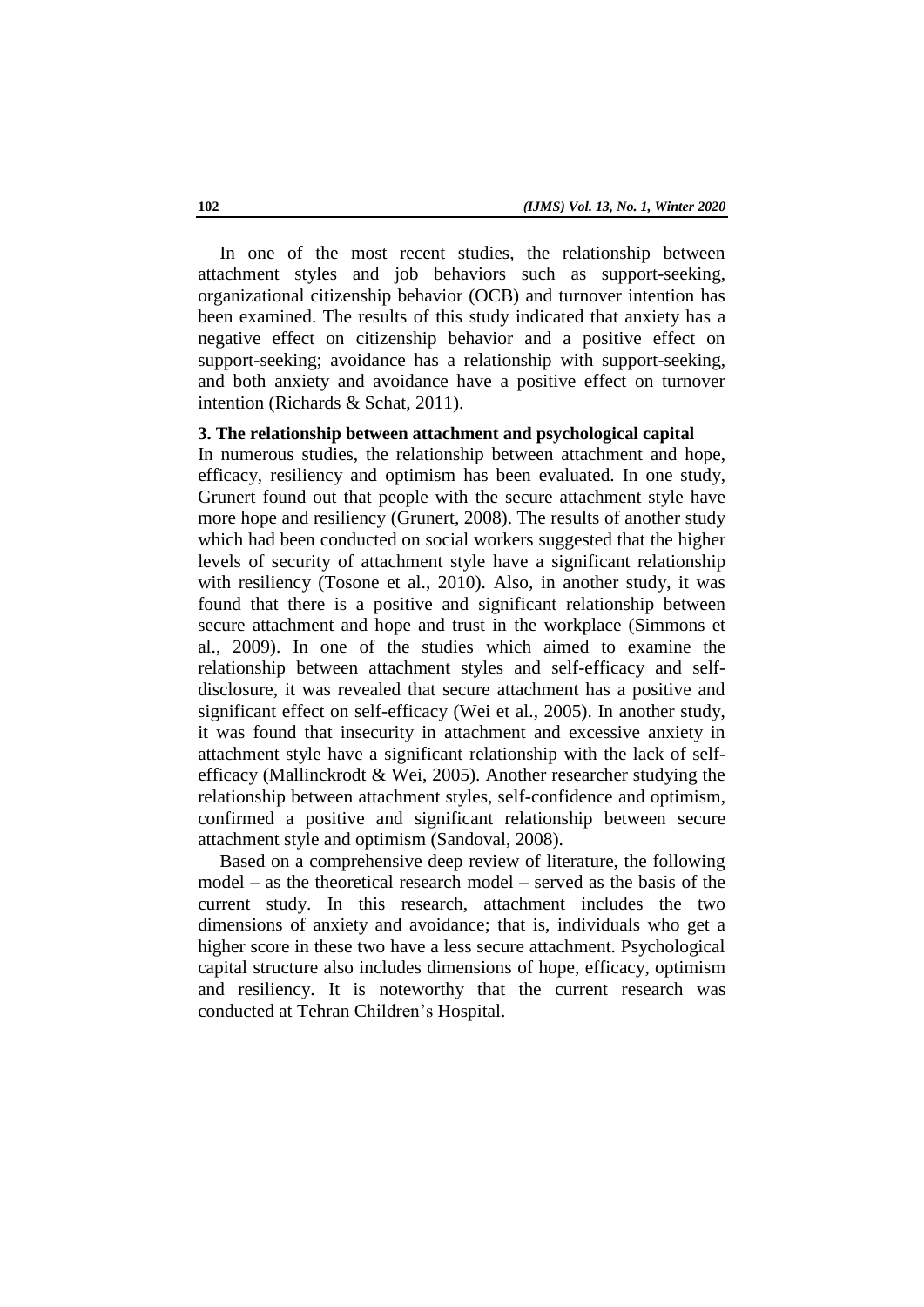

**Fig. 2. The study** 

## **Research Methodology**

The purpose of the present study is to explain the causal relationships between attachment and psychological capital among the employees of a hospital in Tehran; therefore, with regard to the purpose, this study is applied and in relation to data collection method, it is descriptive/analytic and of correlational type; and it is specifically based on Structural Equation Modeling (SEM).

#### **1. Research hypotheses**

Taking into consideration the issues mentioned above, the hypotheses of this research have been presented as major and minor hypotheses to be studied and tested:

#### **A) Primary hypothesis**

Attachment has a significant effect on psychological capital.

#### **B) Secondary hypotheses**

Attachment has a significant effect on hope.

Attachment has a significant effect on efficacy.

Attachment has a significant effect on resiliency.

Attachment has a significant effect on optimism.

### **2. Research tools and method**

To measure the attachment styles, Experiences in Close Relationships Scale (ECRS) was used (Brennan et al., 1998). This questionnaire includes 36 questions which examine the two dimensions of avoidance and anxiety. To each dimension, 18 questions have been dedicated. The respondents answered each of the questions within the seven-point Likert scale. The reliability of this questionnaire was measured by Cronbach's alpha using SPSS software. Cronbach's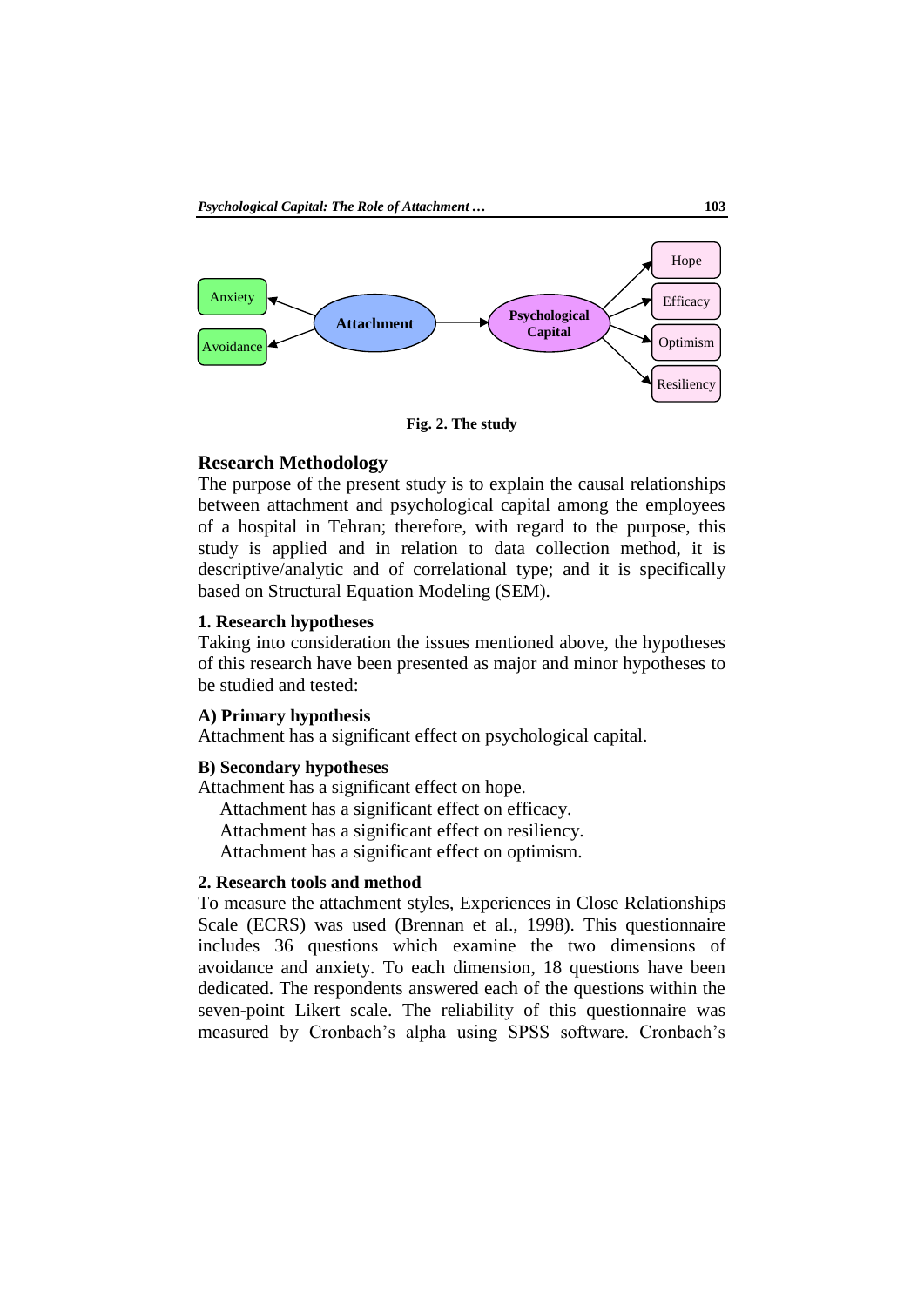alpha for this questionnaire was found to be 0.82; this number was 0.74 for the dimension of avoidance and 0.86 for anxiety, which indicate suitable reliability rates.

Also, to measure psychological capital, PsyCap Questionnaire (PCQ) was used (Luthans et al., 2007). This questionnaire includes 24 questions in which six questions have been used for each of the dimensions of hope, efficacy, optimism and resiliency. The respondents answered the questions within the seven-point Likert scale. Reliability of this questionnaire was also measured using Cronbach's alpha. Cronbach's alpha for this questionnaire was found to be 0.87, which suggests a high rate of reliability. Also, Cronbach's alpha for the six questions referring to the dimensions of efficacy, hope, optimism and resiliency were obtained as 0.88, 0.72, 0.72 and 0.71, respectively. In order to measure the validity of this questionnaire, factor analysis was used, the result of which are as follows.



**Fig. 3. The results of factor analysis**

#### **3. Population and sampling method**

With regard to the behavioral and individual research variables, i.e. various attachment styles and psychological capital, the research population used in this research was comprised of all the employees of a hospital in Tehran. Based on the formula for sampling from a limited population and using a random sampling method, a sample of 188 people was selected. Finally, a total of 176 questionnaires were filled out and returned.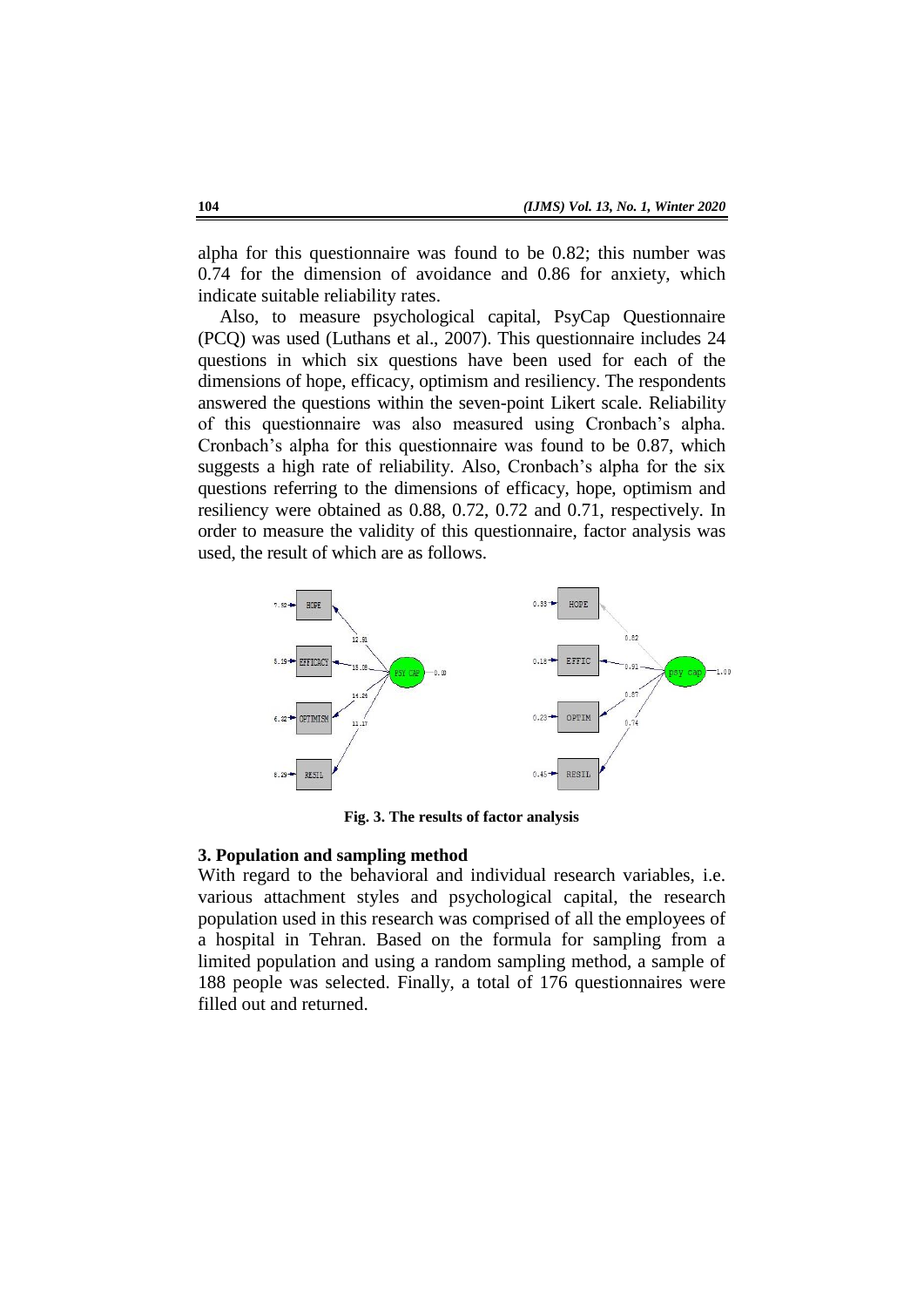### **Data Analysis**

### **1. Descriptive statistics**

In the study at hand, 63% of the respondents were female and 37% were male. Also, 61% of the respondents were married and 39% were single. Besides, 42% of the respondents were younger than 30, 33% were between 30 and 40, 22% were between 40 and 50, and 3% were older than 50. In regard to educational level, 16% of the respondents had a high school diploma or a lower degree, 6% had an associate degree, 62% had a BA, 4% had an MA, and 12% had a Ph.D. Also, attachment style of the people in the statistical sample is as presented in the table below.

**Table 1. Descriptive statistics**

| Gender                | 63% Female             |                            |        | 42% Male                   |       |                     |  |
|-----------------------|------------------------|----------------------------|--------|----------------------------|-------|---------------------|--|
| <b>Marital Status</b> | 61% Married            |                            |        | 39% Single                 |       |                     |  |
| Age                   | 42% Younger<br>than 30 | 33% between 30<br>and $40$ |        | 22% between 40<br>and $50$ |       | 3% Older than<br>50 |  |
| Educational<br>Level  | 16%<br>Diploma         | 6%<br>Associate            | 62% BA |                            | 4% MA | 12% PhD             |  |

### **2. Inferential statistics**

#### **A) Major hypothesis test**

In order to test the major hypothesis of this research, i.e. the relationship between attachment and psychological capital, structural equation modeling (SEM) was used. The hypotheses are as follows:

H0: Attachment has a significant effect on psychological capital.

 $H<sub>1</sub>$ : Attachment does not have a significant effect on psychological capital.

**Table 2. Correlation between attachment and PsyCap**

|            | PsyCap  |  |  |
|------------|---------|--|--|
| Attachment | $-0.86$ |  |  |
| $N = 176$  |         |  |  |

Considering the significant relationship between these two, it is obvious that the null hypothesis is rejected and the alternative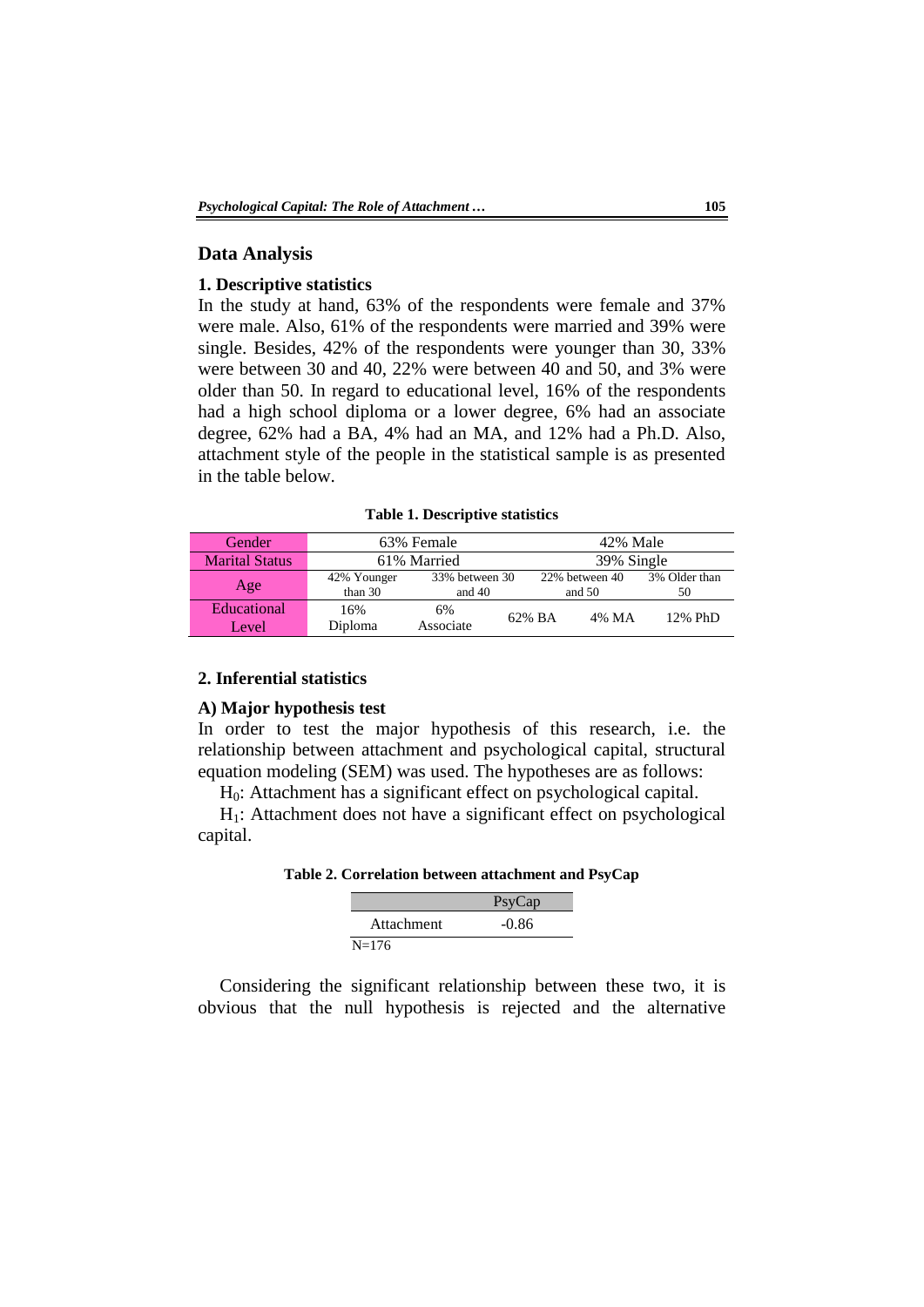hypothesis is confirmed; therefore, it can be said that attachment has a significant effect on psychological capital.

### **B) Minor hypotheses test**

In the next phase of the research, in order to study the effects of attachment on psychological capital and its dimensions, structural equation modeling was used, the results of which are as follows.



**Fig. 4. The SEM results between attachment and psychological capital**

As inferred from the results of the foregoing structural equation modeling, attachment has a negative and significant effect value of 0.86 on psychological capital. Out of the two dimensions of attachment, i.e. avoidance and anxiety, avoidance is a more explanatory dimension, and out of psychological capital dimensions, efficacy has the highest percentage of explanation. Concerning fitness indices, this model is in a suitable condition, because  $X^2/df$  ratio equals 0.947 and is less than 2, the value of RMSEA equals 0.00 and is less than 0.05, the value of GFI equals 0.99, AGFI equals 0.97, and NFI equals 0.92; all of these are more than 0.9. Also, the null hypothesis of this test indicates suitable fitness of the model. Considering the value of  $P=0.4752$ , the null hypothesis cannot be rejected.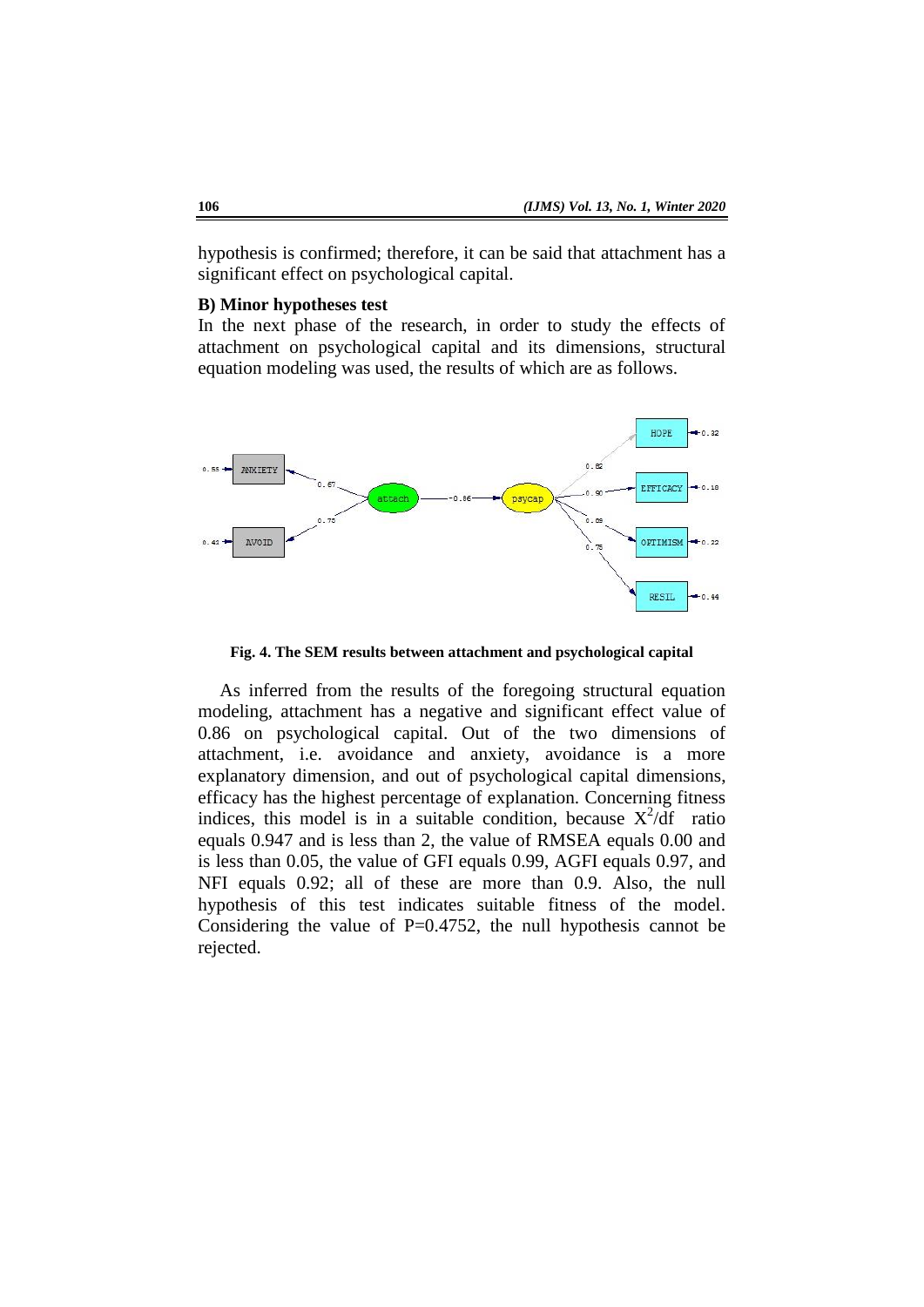

**Fig. 5. The SEM results between attachment and psychological capital**

## **Discussion**

#### **1. Research results**

The current research aimed to identify the relationship between attachment styles and the dimensions of psychological capital among the employees of a hospital in Tehran. The results of the study are as follows. More than 40% of the respondents had secure attachment style, 28% had fearful attachment style, 16% had dismissing attachment style, and 14% had preoccupied attachment style.

On the other hand, the results of standard equation modeling indicate a 0.67% explanation of the dimension of anxiety and a 0.75% explanation of the dimension of avoidance in attachment. Finally, the results of standard equation modeling showed that attachment style has a negative effect on psychological capital with a value of (-0.86), a negative effect on hope with a value of (-0.57), a negative effect on efficacy with a value of (-0.63), a negative effect on optimism with a value of (-0.62), and a negative effect on resiliency with a value of (- 0.55). It is obvious that all research hypotheses, including primary and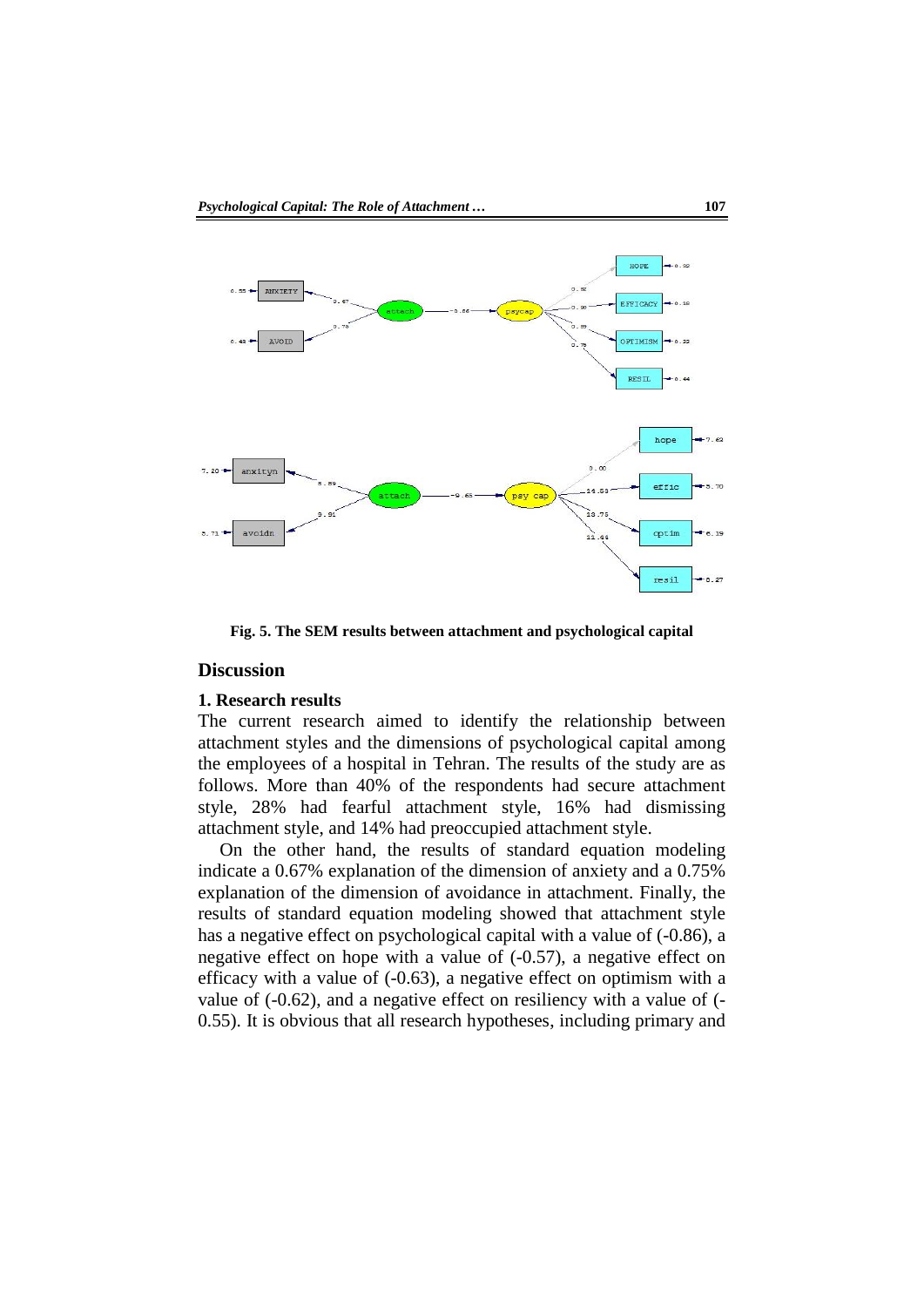secondary hypotheses were confirmed. Thus, the results of this research for the dimensions of hope and resiliency (Tosone et al., 2010; Grunert, 2008) and also for the dimensions of self-efficacy and optimism conform to previous studies (Wei et al., 2005; Sandoval, 2008).

The analysis of the results indicates that people with secure attachment style possess higher positive psychological capacities at the workplace. The existence of a significant relationship and the effect of attachment on psychological capital mean that the presence or absence of anxiety and avoidance in the behavioral traits of employees can indicate that they possess or lack the psychological capital. In general, the relationships in the model suggest that attachment style as a psychological variable can lead to significant results for positive organizational behavior in which security is considered a positive characteristic at the workplace.

Similar to previous studies, the results of this study show that attachment is significantly related to psychological capital. According to the literature, attachment style implies a sense of safety or security in one's mind that is transmitted to older adults through internal working models. It is this feeling (perception) that forms the cornerstone of some important personality, attitudinal, and behavioral variables. In particular, a person's sense (perception) of safety about the world around him/her, which is the result of a secure attachment, can make him optimist, build his self-efficacy and hope, and make him/her resilient.

Considering the previously mentioned points about the importance of psychological capital in occupations where job burnout is more likely to occur (e.g. nursing), it can be said that attachment style plays an important role in the occupational and psychological health of the people who work in these occupations According to the findings of this study, people with the secure attachment style have psychological capital and therefore are better able to deal with the risk of job burnout. In other words, one of the conditions for having psychological and occupational health for people working in jobs with high probability of job burnout is having a secure attachment style. Through positive organizational behavior variables such as psychological capital, the secure attachment style provides the basis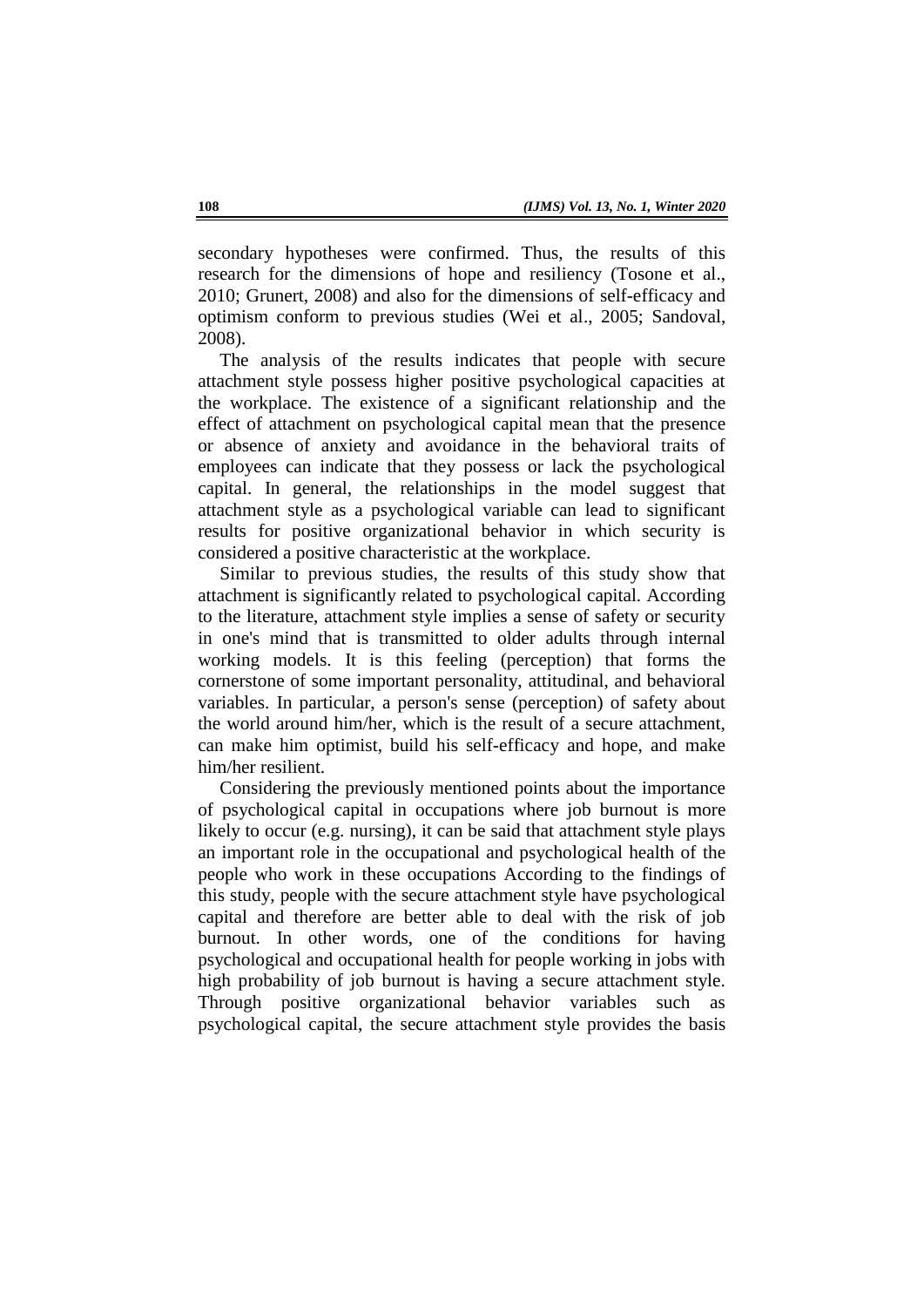for dealing with people who suffer from occupational injuries, including one of the most important injuries in nursing, i.e. burnout.

### **2. Recommendations**

The validity and reliability obtained for attachment and psychological capital questionnaires indicate that these questionnaires are suitable measures for studying attachment style and psychological capital among employees of organizations. Testing the hypotheses also shows attachment has significant effects on the dimensions of psychological capital. With regard to the volume of effect, attachment has the highest effect on efficacy (-0.63), and has the lowest volume of effect on resiliency (-0.55).

The results of this study can be helpful to the managers of organizations in that via their awareness of attachment style, managers of organizations in Iran can identify positive psychological capacities of individuals at the workplace. Also, by designing suitable behavioral programs for individuals with insecure attachment styles, they can prepare the grounds for their change so that they can form psychological capital. Evaluating individuals' attachment styles at the time of employment and also developing plans and interfering to make these styles more secure can enable organizations to use positive psychological traits of individuals to achieve higher organizational efficiency.

This study has some theoretical contributions. First, attachment styles were studied in the organizational behavior research area. The stream of research on attachment at the workplace continues to flourish, as nearly 50% of the papers in this area have been published in recent years (Reizer et al., 2019). Additionally, it investigates the new variables in organizational behavior. Finally, it brings attachment styles to an area which was largely ignored, i.e. positive psychology. A few studies investigated the relationship between attachment styles and some positive effects and experiences (Ehrhardt & Ragins, 2019), while most researchers have studied it explicitly from the positive psychology perspective.

Given that this study has been done at a hospital in Tehran, subsequent research can study variables at other organizations, on other employees at different organizations, and in different geographical areas, and thereby overcome limitations of the study. Additionally,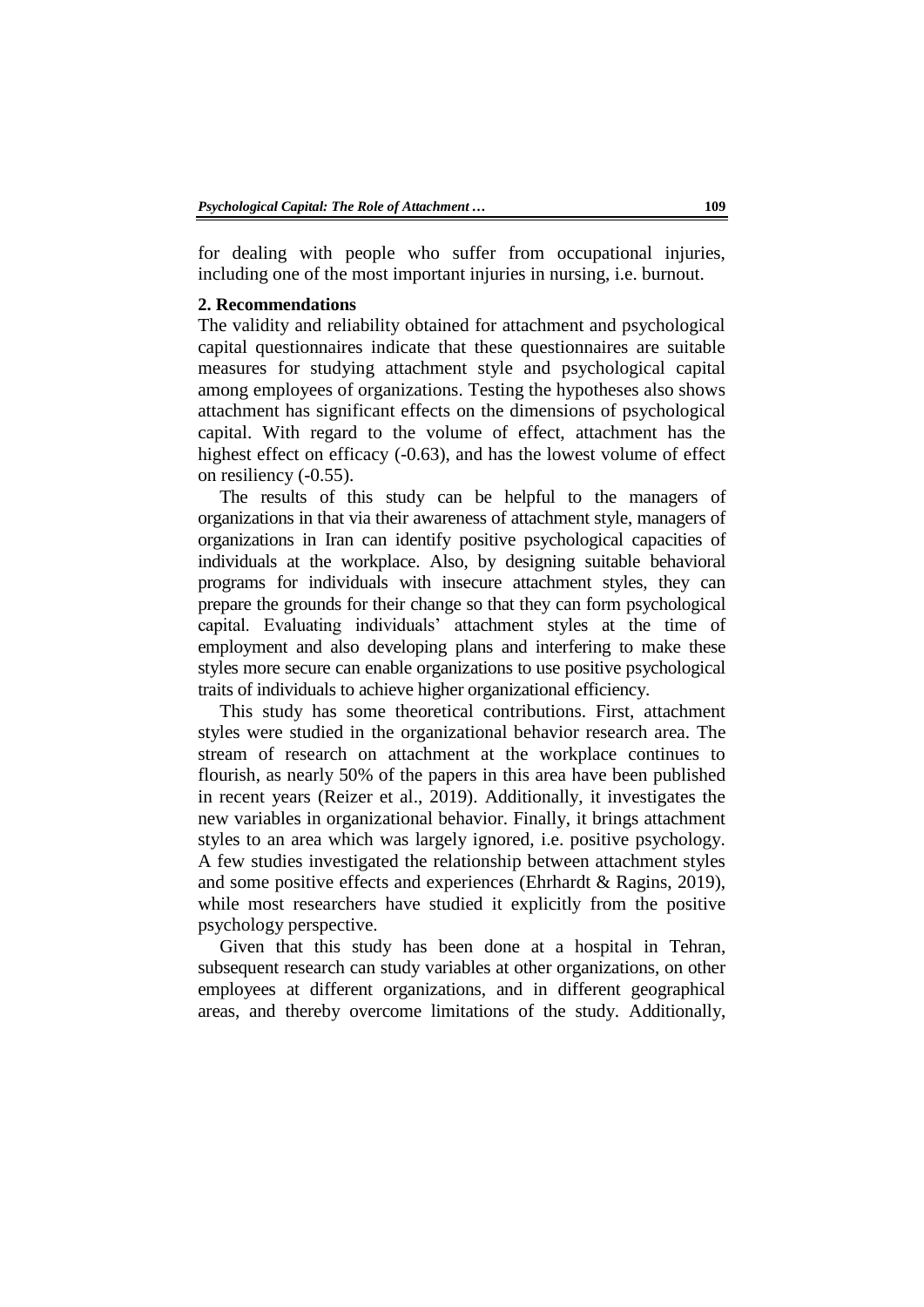future research can investigate the relationship between other individual or organizational variables affecting psychological capital.

Also with regard to previous studies (Sandoval, 2008; Wei et al., 2005) and the results of this research which is in line with them, attachment styles – as one of the important psychological variables – can be taken into consideration in new fields such as positive psychology and positive organizational scholarship, and organizational managers may pay attention to evaluation and planning to enhance their security.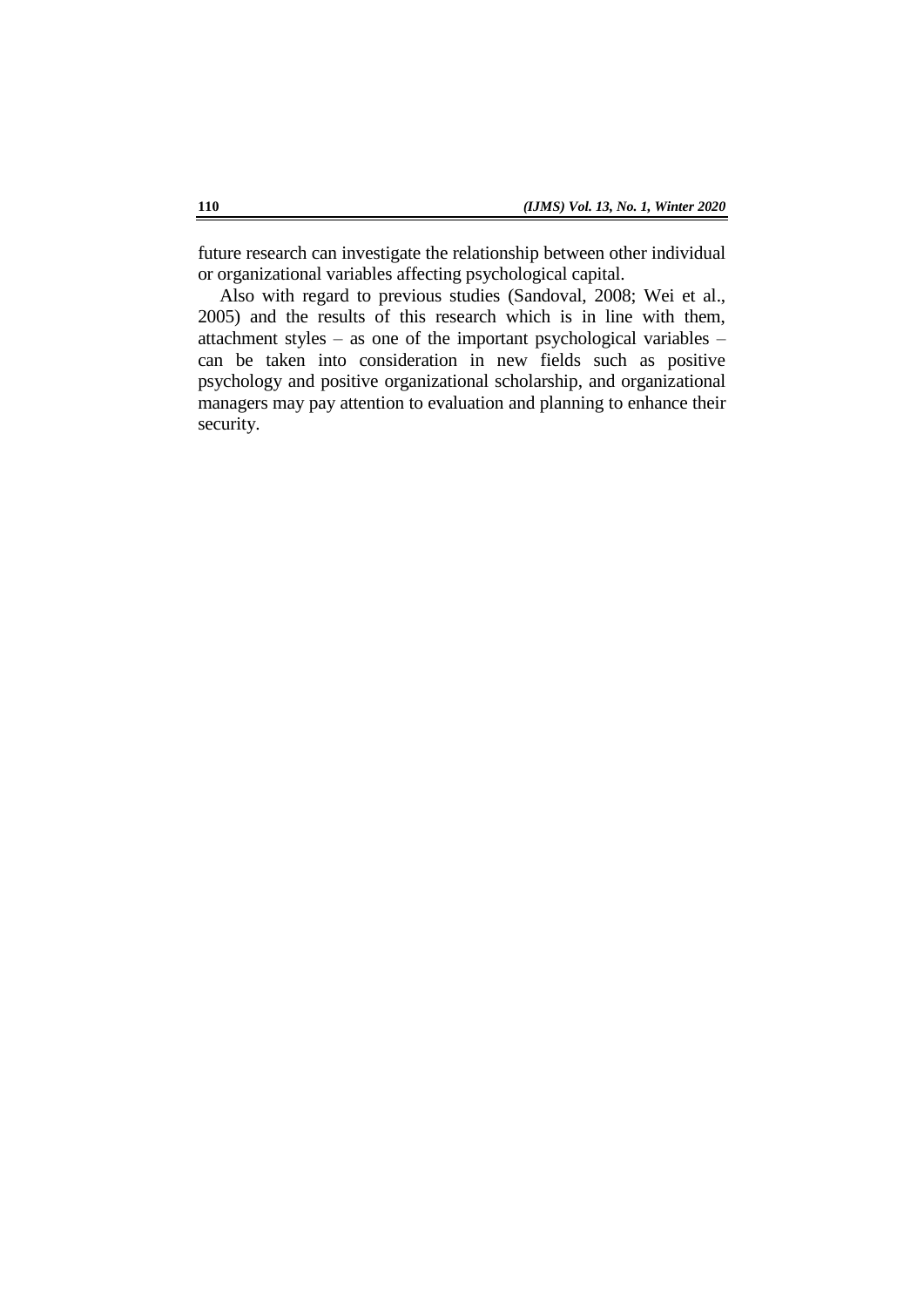#### **References**

- Ainsworth, M. S. (1989). Attachments beyond infancy. *American Psychologist*, 44(4), 709-716.
- Ainsworth, M. S, & Bowlby, J. (1991). An ethological approach to personality development. *American Psychologist*, 46(4) 333- 341.
- Avey, J. B., Luthans, F., Smith, R. M., & Palmer, N. F. (2010). Impact of positive psychological capital on employee well-being over time. *Journal of Occupational Health Psychology*, 15(1), 17.
- Avey, J. B., Luthans, F., & Jensen, S. M. (2009). Psychological capital: A positive resource for combating employee stress and turnover. *Human Resource Management*, 48(5), 677– 693.
- Bartholomew, K., & Horowitz, L. M. (1991). Attachment styles among young adults: A test of a four-category model. *Journal of Personality and Social Psychology*, 61(2), 226-244.
- Bartholomew, K., & Shaver, P. (1998). Methods of assessing adult attachment. In J. Simpson& W. Rholes (Eds.), *Attachment theory and close relationships* (pp. 25-45). New York: Guilford Press.
- Bowlby, J. (1969). *Attachment and Loss* (Vol. 1). London: Hogarth Press.
- Brennan, K., Wu, S., & Loev, J. (1998). Adult romantic attachment and individual differences in attitudes toward physical contact in the context of adult romantic relationships. In J. Simpson& W. Rholes (Eds.), *Attachment theory and close relationships* (pp. 394-428). New York: Guilford Press.
- Cheung, F., Tang, C. S. K., & Tang, S. (2011). Psychological capital as a moderator between emotional labor, burnout, and job satisfaction among school teachers in China. *International Journal of Stress Management, 18*(4), 348.
- Clapp-Smith, R., Vogelgesang, G. R, & Avey, J. (2009). Authentic leadership and positive psychological capital: The mediating role of trust at the group level of analysis. *Journal of Leadership & Organizational Studies*, 15(3), 227-240.
- Dahling, J. J., & Librizzi, U. A. (2015). Integrating the theory of work adjustment and attachment theory to predict job turnover intentions. *Journal of Career Development, 42*(3), 215-228.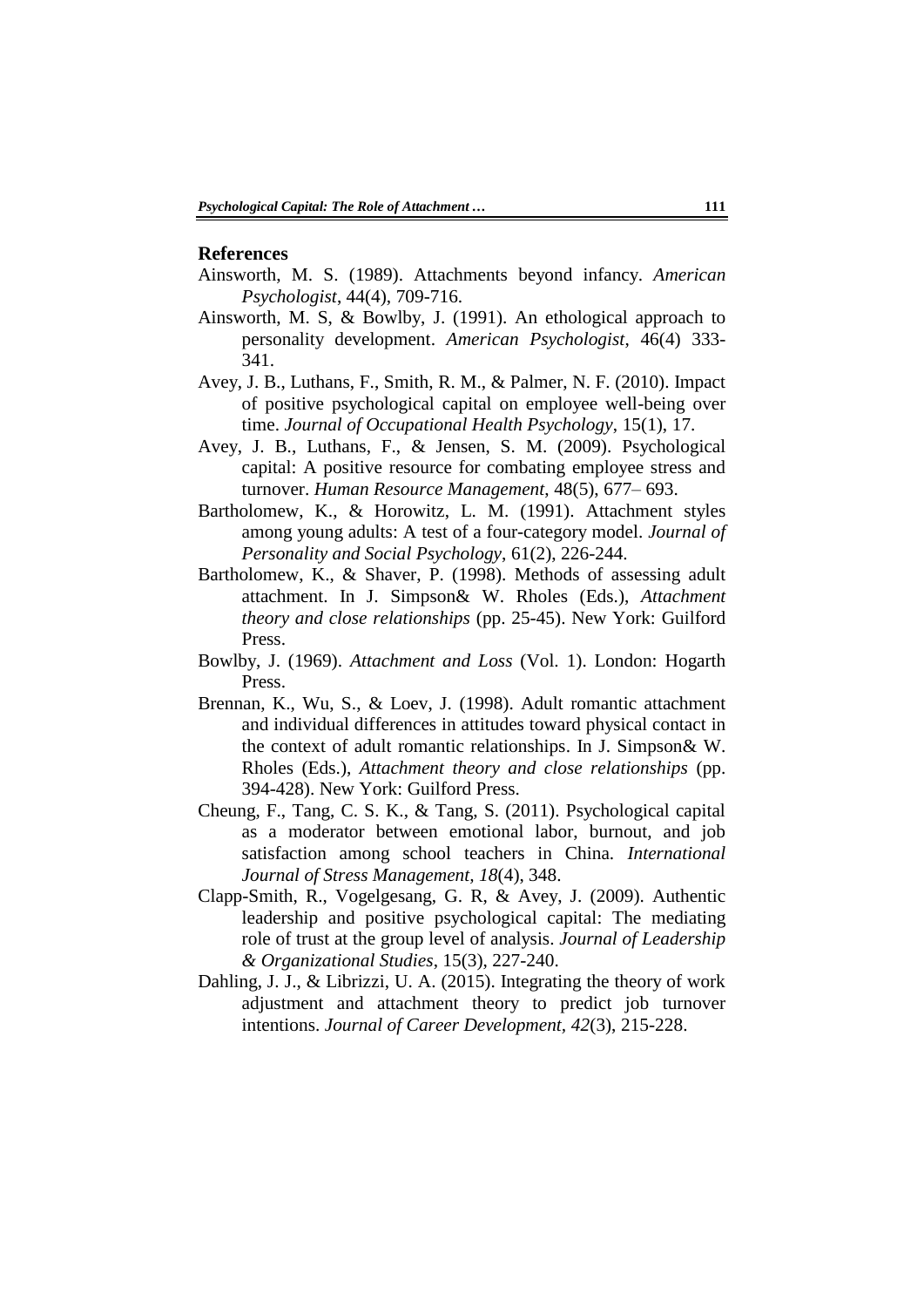- Davidovitz, R., Mikulincer, M., Shaver, P. R., Izsak, R., & Popper, M. (2007). Leaders as attachment figures: Leaders' attachment orientations predict leadership-related mental representations and followers' performance and mental health. *Journal of Personality and Social Psychology*, 93(4), 632-650.
- Ehrhardt, K., and Ragins, B. R. (2019). Relational attachment at work: A complementary fit perspective on the role of relationships in organizational life. *Academy of Management Journal, 62*(1), 248-282.
- French, S. L., & Holden, T. Q. (2012). Positive organizational behavior: A buffer for bad news. *Business Communication Quarterly, 75*(2), 208-220.
- Gholipour, A., Raissifar, K., Akhavan Anvari, M. R. (2018). Investigating the relationship between attachment styles, exploration and risk taking. *Public Administration Perspective 9*(34), 135-152. (In Persian)
- Grunert, S. L. (2008). The relationship between adult attachment style and resilience factors of hope and positive effect. (Doctoral dissertation, Capella University.
- Harms, P. D. (2011). Adult attachment styles in the workplace. *Human Resource Management Review, 21*(4), 285- 296.
- Hazan, C., & Shaver, P. R. (1990). Love and work: An attachmenttheoretical perspective. *Journal of Personality and Social Psychology,* 59(2), 270-280.
- Hedberg, L. M., & Luchak, A. A. (2018). Founder attachment style and its effects on socio-emotional wealth objectives and HR system design. *Human Resource Management Review, 28*(1), 33-45.
- Jeung, C. W. (2011). The concept of employee engagement: A comprehensive review from a positive organizational behavior perspective. *Performance Improvement Quarterly, 24*(2), 49-69.
- Jiang, L. (2017). Perception of and reactions to job insecurity: The buffering effect of secure attachment. *Work and Stress, 31*(3), 256-275.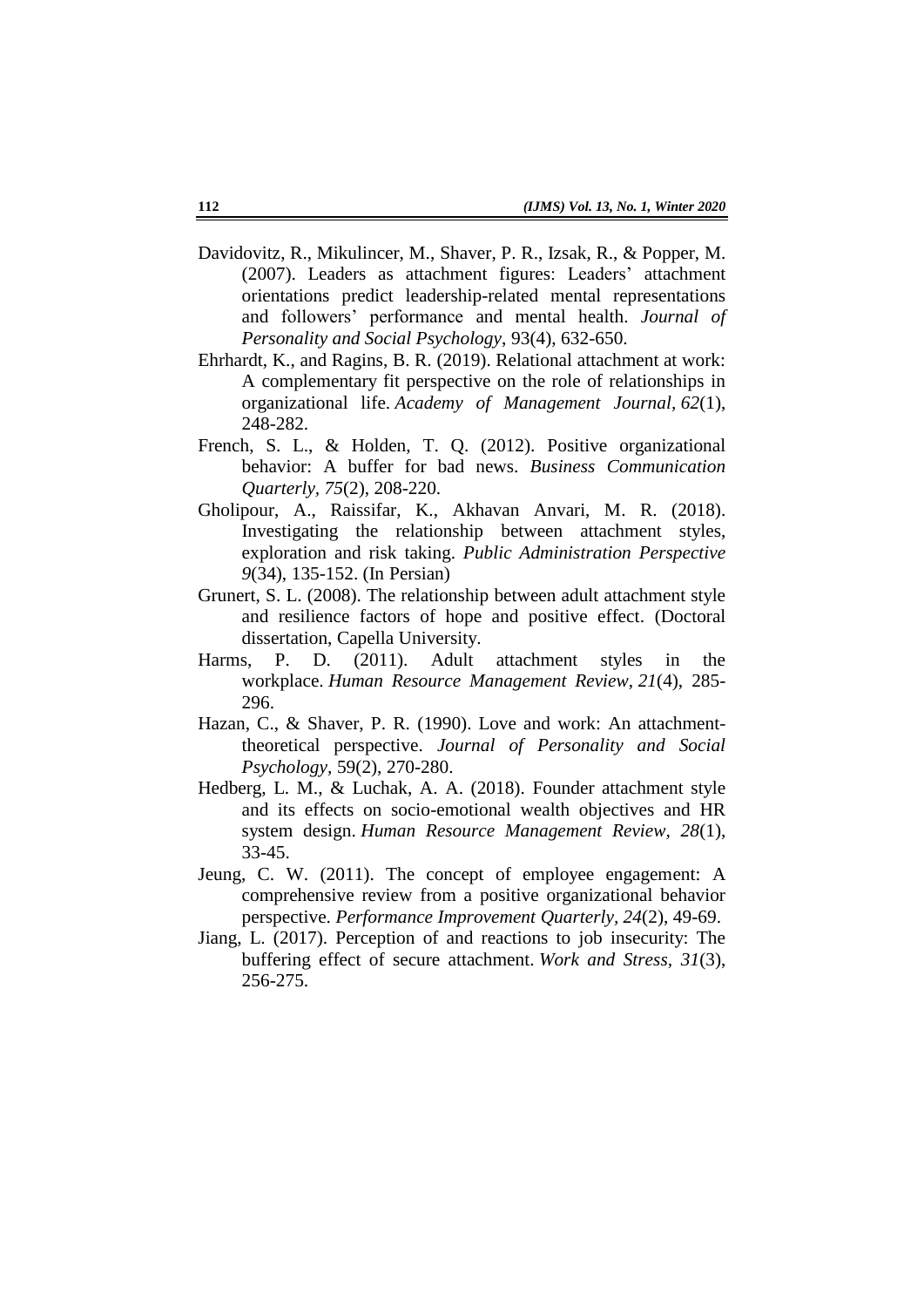- Joplin, J. R., Nelson, D. L., & Quick, J. C. (1999). Attachment behavior and health: Relationships at work and home. *Journal of Organizational Behavior, 20*(6), 783-796.
- Lanciano, T., & Zammuner, V. L. (2014). Individual differences in work-related well-being: The role of attachment style. *Europe's Journal of Psychology.* 10(4), 694–711.
- Laschinger, H. K. S., & Fida, R. (2014). New nurses burnout and workplace wellbeing: The influence of authentic leadership and psychological capital. *Burnout Research, 1*(1), 19-28.
- Luthans, F., & Youssef, C. M. (2007). Emerging positive organizational behavior. *Journal of Management,* 33(3), 321- 349.
- Luthans, F., Avolio, B. J., Avey, J. B., & Norman, S. M. (2007). Positive psychological capital: Measurement and relationship with performance satisfaction. *Personnel Psychology*, 60(3), 541–572.
- Luthans, F., Luthans, K., & Luthans, B. (2004). Positive psychological capital: Beyond human and social capital*. Business Horizons*,47(1), 45-50.
- Luthans, F., Youssef, C. M., & Avolio, B. J. (2007). Psychological capital: Investing and developing positive organizational behavior. *Positive organizational behavior*, 1(2), 9-24.
- Mallinckrodt, B., & Wei, M. (2005). Attachment, social competencies, social support, and psychological distress. *Journal of Counseling Psychology, 52*(3), 358–367.
- Mayseless, O., & Popper, M. (2019). Attachment and leadership: Review and new insights. *Current Opinion in Psychology*, 25, 157-161.
- Muse, L., Harris, S. G., Giles, W. F., & Feild, H. S. (2008). Work‐life benefits and positive organizational behavior: Is there a connection? *Journal of Organizational Behavior: The International Journal of Industrial, Occupational and Organizational Psychology and Behavior, 29*(2), 171-192.
- Neustadt, E. A., Chamorro-Premuzic, T., & Furnham, A. (2011). Attachment at work and performance. *Attachment and Human Development, 13*(5), 471-488.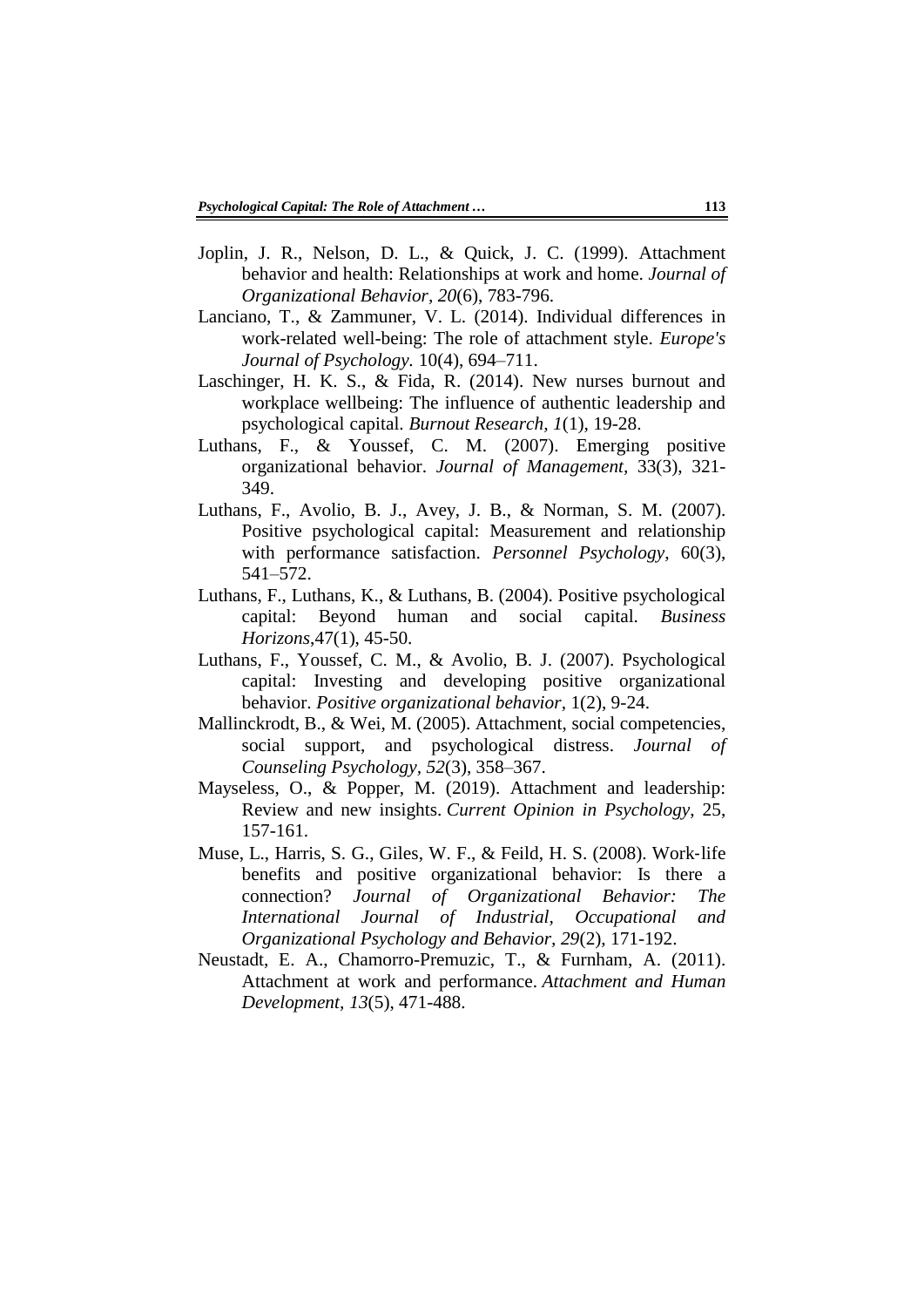- Peng, J., Jiang, X., Zhang, J., Xiao, R., Song, Y., Feng, X., ... & Miao, D. (2013). The impact of psychological capital on job burnout of Chinese nurses: The mediator role of organizational commitment. *PloS one, 8*(12), e84193.
- Popper, M., & Amit, K. (2009). Influence of attachment style on major psychological capacities to lead. *The Journal of Genetic Psychology*, 170(3), 244–267.
- Popper, M., Mayseless, O., & Castelnoro, O. (2000). Transformational leadership and attachment. *The Leadership Quarterly*, 11(2), 267–289.
- Ramlall, S. J. (2008). Enhancing employee performance through positive organizational behavior. *Journal of Applied Social Psychology, 38*(6), 1580-1600.
- Reizer, A., Oren, L., & Hornik, Y. (2019). Does group cohesion moderate associations between attachment, caregiving, and OCB?. *Journal of Management & Organization*, 1(1), 1-18.
- Rholes, W., & Simpson, J. (2004). Attachment theory: Basic concepts and contemporary questions. In W. Rholes& J. Simpson (Eds.), *Adult Attachment* (pp. 3-14). New York: Guilford Press.
- Richards, D. A, & Schat, A. C. (2011). Attachment at (not to) work: Applying attachment theory to explain individual behavior in organizations. *Journal of Applied Psychology,* 96(1), 169.
- Ronen, S., & Zuroff, D. C. (2017). How does secure attachment affect job performance and job promotion? The role of social-rank behaviors. *Journal of Vocational Behavior, 100(1)*, 137-148.
- Sandoval, E. L. (2008). Secure attachment, self-esteem, and optimism as predictors of positive body image in women. Texas A&M University.
- Schusterschitz, C., Danay, E., & Geser, W. (2018). Emotional reactions to daily workload: The moderating role of attachment orientations. *Work & Stress, 32*(3), 262-280.
- Sekerka, L. E., Comer, D. R., & Godwin, L. N. (2014). Positive organizational ethics: Cultivating and sustaining moral performance. *Journal of Business Ethics, 119*(4), 435-444.
- Simmons, B., Gooty, J., Nelson, D., & Little, L. (2009). Secure attachment: Implications for hope, trust, burnout, and